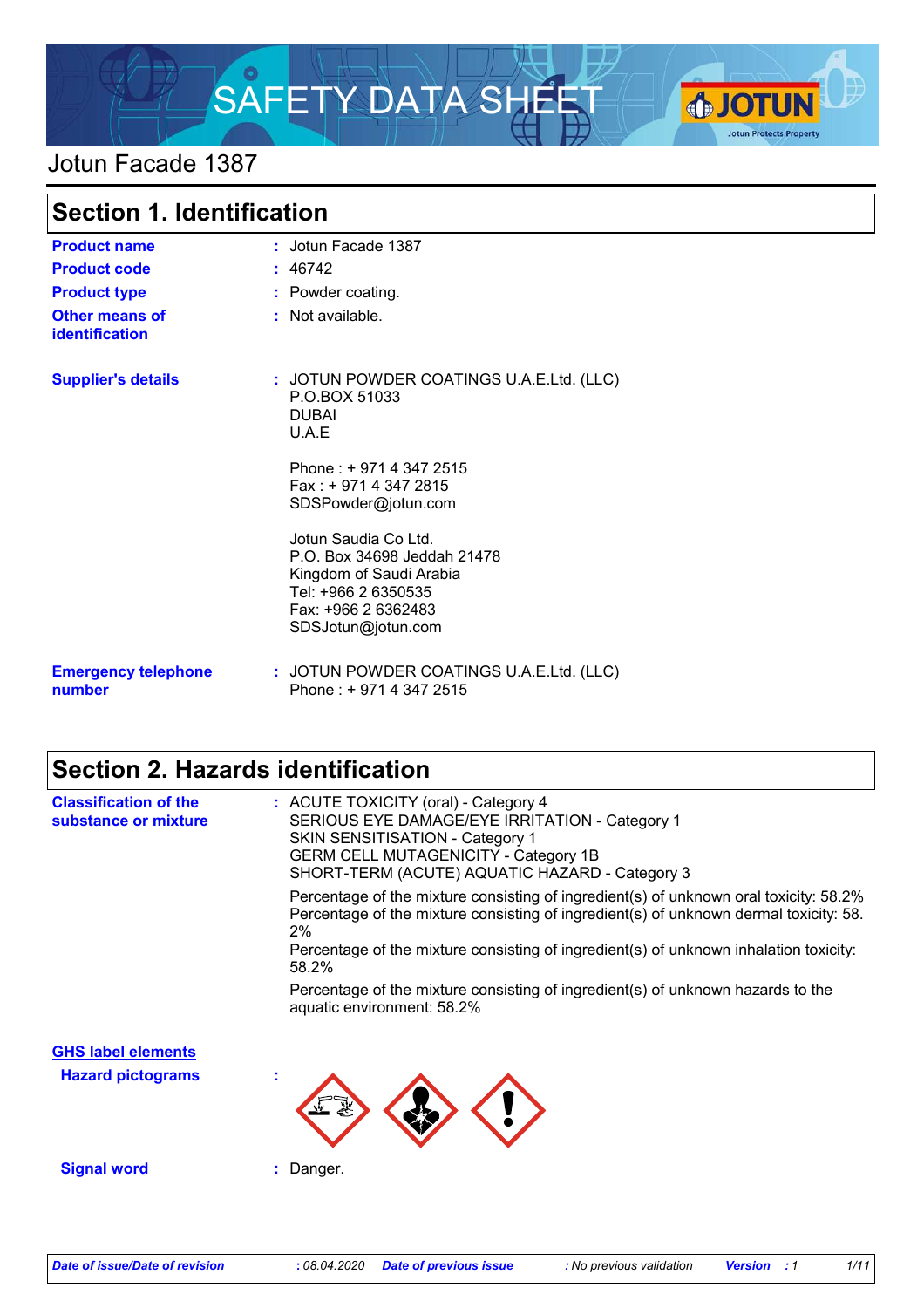# **Section 2. Hazards identification**

| <b>Hazard statements</b>        | : H302 - Harmful if swallowed.<br>H318 - Causes serious eye damage.<br>H317 - May cause an allergic skin reaction.<br>H340 - May cause genetic defects.<br>H402 - Harmful to aquatic life.                                                                                                                                                                                                                                                                                                                                                   |
|---------------------------------|----------------------------------------------------------------------------------------------------------------------------------------------------------------------------------------------------------------------------------------------------------------------------------------------------------------------------------------------------------------------------------------------------------------------------------------------------------------------------------------------------------------------------------------------|
| <b>Precautionary statements</b> |                                                                                                                                                                                                                                                                                                                                                                                                                                                                                                                                              |
| <b>Prevention</b>               | : P201 - Obtain special instructions before use.<br>P202 - Do not handle until all safety precautions have been read and understood.<br>P280 - Wear protective gloves. Wear eye or face protection. Wear protective<br>clothing.<br>P273 - Avoid release to the environment.<br>P270 - Do not eat, drink or smoke when using this product.<br>P264 - Wash hands thoroughly after handling.                                                                                                                                                   |
| <b>Response</b>                 | : P308 + P313 - IF exposed or concerned: Get medical attention.<br>P301 + P312 + P330 - IF SWALLOWED: Call a POISON CENTER or physician if<br>you feel unwell. Rinse mouth.<br>P302 + P352 - IF ON SKIN: Wash with plenty of soap and water.<br>P333 + P313 - If skin irritation or rash occurs: Get medical attention.<br>P305 + P351 + P338 + P310 - IF IN EYES: Rinse cautiously with water for several<br>minutes. Remove contact lenses, if present and easy to do. Continue rinsing.<br>Immediately call a POISON CENTER or physician. |
| <b>Storage</b>                  | : P405 - Store locked up.                                                                                                                                                                                                                                                                                                                                                                                                                                                                                                                    |
| <b>Disposal</b>                 | : P501 - Dispose of contents and container in accordance with all local, regional,<br>national and international regulations.                                                                                                                                                                                                                                                                                                                                                                                                                |

**Other hazards which do not :** None known. **result in classification**

# **Section 3. Composition/information on ingredients**

| Substance/mixture     | : Mixture        |
|-----------------------|------------------|
| <b>Other means of</b> | : Not available. |
| identification        |                  |

| <b>CAS number/other identifiers</b> |                   |
|-------------------------------------|-------------------|
| <b>CAS</b> number                   | : Not applicable. |
| <b>EC</b> number                    | : Mixture.        |
| <b>Product code</b>                 | : 46742           |

| <b>Ingredient name</b>                                                | $\frac{9}{6}$ | <b>CAS number</b> |
|-----------------------------------------------------------------------|---------------|-------------------|
| $1,3,5$ -tris(oxiranylmethyl)-1,3,5-triazine-2,4,6(1h,3h,5h)-trione   | $\leq 4.7$    | 2451-62-9         |
| 2,4,8,10-tetraoxa-3,9-diphosphaspiro[5.5]undecane, 3,9-bis[2,4-bis(1, | 1≤ا           | 26741-53-7        |
| 1-dimethylethyl)phenoxyl-                                             |               |                   |
| zinc di(benzothiazol-2-yl) disulphide                                 | $\leq 0.2$    | 155-04-4          |

**There are no additional ingredients present which, within the current knowledge of the supplier and in the concentrations applicable, are classified as hazardous to health or the environment and hence require reporting in this section.**

**Occupational exposure limits, if available, are listed in Section 8.**

### **Section 4. First aid measures**

#### **Description of necessary first aid measures**

**Eye contact :**

Get medical attention immediately. Call a poison center or physician. Immediately flush eyes with plenty of water, occasionally lifting the upper and lower eyelids. Check for and remove any contact lenses. Continue to rinse for at least 10 minutes. Chemical burns must be treated promptly by a physician.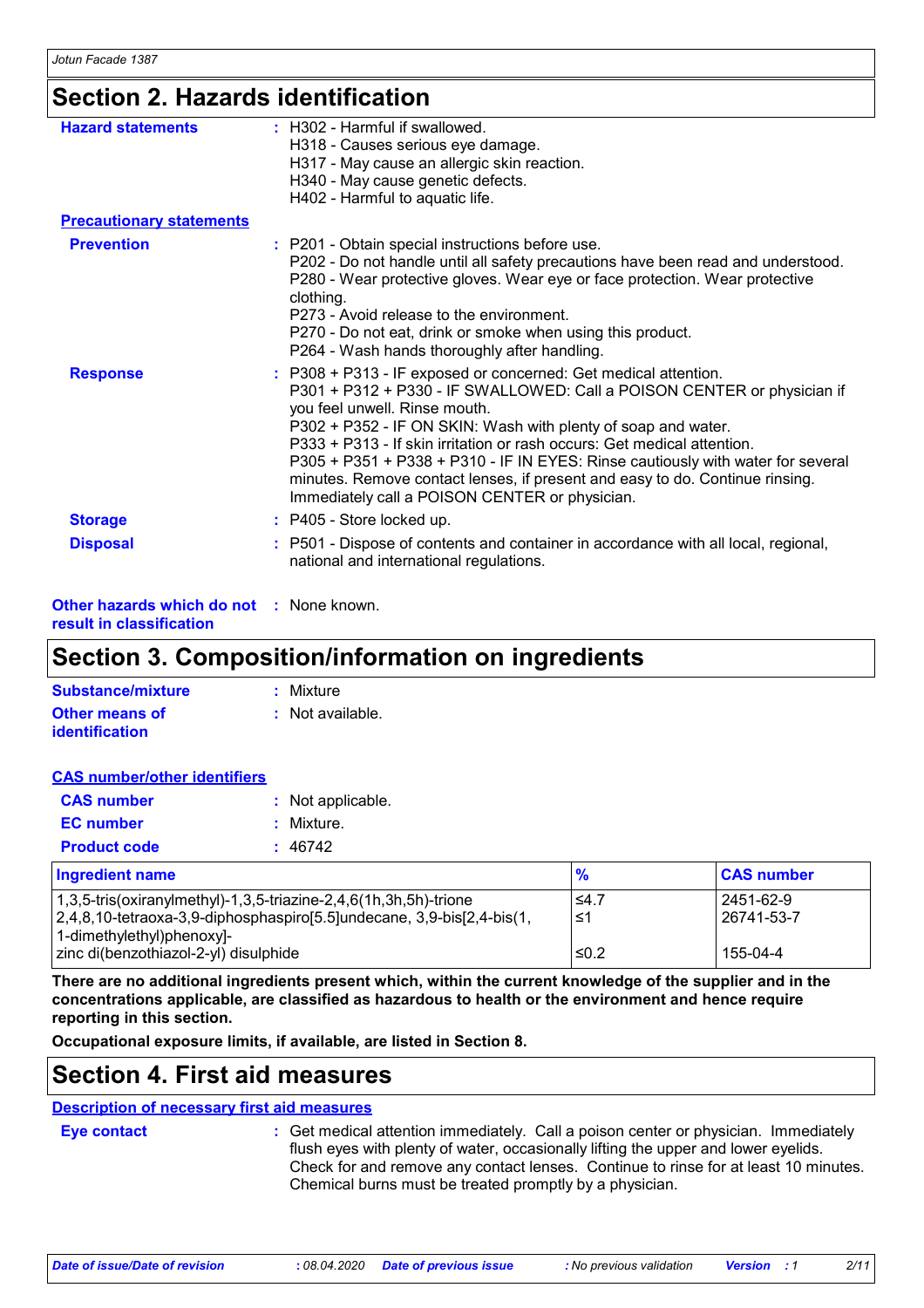# **Section 4. First aid measures**

| <b>Inhalation</b>   | : Get medical attention immediately. Call a poison center or physician. Remove<br>victim to fresh air and keep at rest in a position comfortable for breathing. If it is<br>suspected that fumes are still present, the rescuer should wear an appropriate mask<br>or self-contained breathing apparatus. If not breathing, if breathing is irregular or if<br>respiratory arrest occurs, provide artificial respiration or oxygen by trained personnel.<br>It may be dangerous to the person providing aid to give mouth-to-mouth<br>resuscitation. If unconscious, place in recovery position and get medical attention<br>immediately. Maintain an open airway. Loosen tight clothing such as a collar, tie,<br>belt or waistband. In case of inhalation of decomposition products in a fire,<br>symptoms may be delayed. The exposed person may need to be kept under<br>medical surveillance for 48 hours. |
|---------------------|-----------------------------------------------------------------------------------------------------------------------------------------------------------------------------------------------------------------------------------------------------------------------------------------------------------------------------------------------------------------------------------------------------------------------------------------------------------------------------------------------------------------------------------------------------------------------------------------------------------------------------------------------------------------------------------------------------------------------------------------------------------------------------------------------------------------------------------------------------------------------------------------------------------------|
| <b>Skin contact</b> | : Get medical attention immediately. Call a poison center or physician. Wash with<br>plenty of soap and water. Remove contaminated clothing and shoes. Wash<br>contaminated clothing thoroughly with water before removing it, or wear gloves.<br>Continue to rinse for at least 10 minutes. Chemical burns must be treated promptly<br>by a physician. In the event of any complaints or symptoms, avoid further exposure.<br>Wash clothing before reuse. Clean shoes thoroughly before reuse.                                                                                                                                                                                                                                                                                                                                                                                                                 |
| <b>Ingestion</b>    | : Get medical attention immediately. Call a poison center or physician. Wash out<br>mouth with water. Remove dentures if any. Remove victim to fresh air and keep at<br>rest in a position comfortable for breathing. If material has been swallowed and the<br>exposed person is conscious, give small quantities of water to drink. Stop if the<br>exposed person feels sick as vomiting may be dangerous. Do not induce vomiting<br>unless directed to do so by medical personnel. If vomiting occurs, the head should<br>be kept low so that vomit does not enter the lungs. Chemical burns must be treated<br>promptly by a physician. Never give anything by mouth to an unconscious person.<br>If unconscious, place in recovery position and get medical attention immediately.<br>Maintain an open airway. Loosen tight clothing such as a collar, tie, belt or<br>waistband.                          |

#### **Most important symptoms/effects, acute and delayed**

| <u>MOOL MINOLIGHT OF MINIONISHOULDING GOULD GING GOILEYOU</u> |                                                                                                                                                                                                                                                                                                                                                                                                                 |
|---------------------------------------------------------------|-----------------------------------------------------------------------------------------------------------------------------------------------------------------------------------------------------------------------------------------------------------------------------------------------------------------------------------------------------------------------------------------------------------------|
| <b>Potential acute health effects</b>                         |                                                                                                                                                                                                                                                                                                                                                                                                                 |
| <b>Eye contact</b>                                            | : Causes serious eye damage.                                                                                                                                                                                                                                                                                                                                                                                    |
| <b>Inhalation</b>                                             | : No known significant effects or critical hazards.                                                                                                                                                                                                                                                                                                                                                             |
| <b>Skin contact</b>                                           | : May cause an allergic skin reaction.                                                                                                                                                                                                                                                                                                                                                                          |
| <b>Ingestion</b>                                              | : Harmful if swallowed.                                                                                                                                                                                                                                                                                                                                                                                         |
| <b>Over-exposure signs/symptoms</b>                           |                                                                                                                                                                                                                                                                                                                                                                                                                 |
| <b>Eye contact</b>                                            | : Adverse symptoms may include the following:<br>pain<br>watering<br>redness                                                                                                                                                                                                                                                                                                                                    |
| <b>Inhalation</b>                                             | : No specific data.                                                                                                                                                                                                                                                                                                                                                                                             |
| <b>Skin contact</b>                                           | : Adverse symptoms may include the following:<br>pain or irritation<br>redness<br>blistering may occur                                                                                                                                                                                                                                                                                                          |
| <b>Ingestion</b>                                              | : Adverse symptoms may include the following:<br>stomach pains                                                                                                                                                                                                                                                                                                                                                  |
|                                                               | Indication of immediate medical attention and special treatment needed, if necessary                                                                                                                                                                                                                                                                                                                            |
| <b>Notes to physician</b>                                     | : In case of inhalation of decomposition products in a fire, symptoms may be delayed.<br>The exposed person may need to be kept under medical surveillance for 48 hours.                                                                                                                                                                                                                                        |
| <b>Specific treatments</b>                                    | : No specific treatment.                                                                                                                                                                                                                                                                                                                                                                                        |
| <b>Protection of first-aiders</b>                             | : No action shall be taken involving any personal risk or without suitable training. If it<br>is suspected that fumes are still present, the rescuer should wear an appropriate<br>mask or self-contained breathing apparatus. It may be dangerous to the person<br>providing aid to give mouth-to-mouth resuscitation. Wash contaminated clothing<br>thoroughly with water before removing it, or wear gloves. |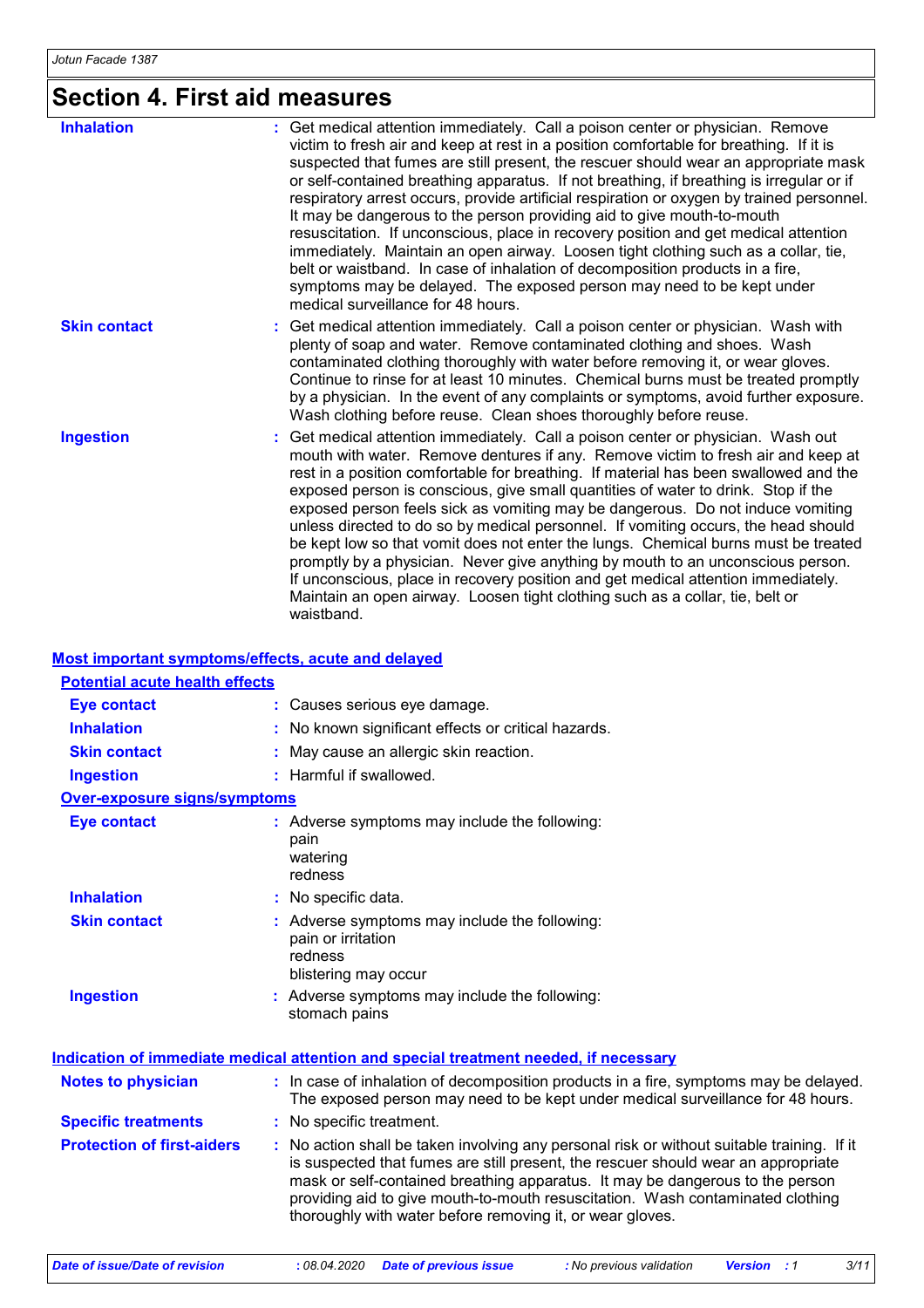# **Section 4. First aid measures**

**See toxicological information (Section 11)**

### **Section 5. Firefighting measures**

| <b>Extinguishing media</b>                               |                                                                                                                                                                                                     |
|----------------------------------------------------------|-----------------------------------------------------------------------------------------------------------------------------------------------------------------------------------------------------|
| <b>Suitable extinguishing</b><br>media                   | : Use an extinguishing agent suitable for the surrounding fire.                                                                                                                                     |
| <b>Unsuitable extinguishing</b><br>media                 | : None known.                                                                                                                                                                                       |
| <b>Specific hazards arising</b><br>from the chemical     | : Fine dust clouds may form explosive mixtures with air.                                                                                                                                            |
| <b>Hazardous thermal</b><br>decomposition products       | : Decomposition products may include the following materials:<br>carbon dioxide<br>carbon monoxide<br>nitrogen oxides<br>sulfur oxides<br>metal oxide/oxides                                        |
| <b>Special protective actions</b><br>for fire-fighters   | : Promptly isolate the scene by removing all persons from the vicinity of the incident if<br>there is a fire. No action shall be taken involving any personal risk or without<br>suitable training. |
| <b>Special protective</b><br>equipment for fire-fighters | : Fire-fighters should wear appropriate protective equipment and self-contained<br>breathing apparatus (SCBA) with a full face-piece operated in positive pressure<br>mode.                         |

### **Section 6. Accidental release measures**

#### **Personal precautions, protective equipment and emergency procedures**

| For non-emergency<br>personnel                              | : No action shall be taken involving any personal risk or without suitable training.<br>Evacuate surrounding areas. Keep unnecessary and unprotected personnel from<br>entering. Do not touch or walk through spilt material. Provide adequate ventilation.<br>Wear appropriate respirator when ventilation is inadequate. Put on appropriate<br>personal protective equipment.                                                                        |  |
|-------------------------------------------------------------|--------------------------------------------------------------------------------------------------------------------------------------------------------------------------------------------------------------------------------------------------------------------------------------------------------------------------------------------------------------------------------------------------------------------------------------------------------|--|
|                                                             | For emergency responders : If specialised clothing is required to deal with the spillage, take note of any<br>information in Section 8 on suitable and unsuitable materials. See also the<br>information in "For non-emergency personnel".                                                                                                                                                                                                             |  |
| <b>Environmental precautions</b>                            | : Avoid dispersal of spilt material and runoff and contact with soil, waterways, drains<br>and sewers. Inform the relevant authorities if the product has caused environmental<br>pollution (sewers, waterways, soil or air). Water polluting material. May be harmful<br>to the environment if released in large quantities.                                                                                                                          |  |
| <b>Methods and material for containment and cleaning up</b> |                                                                                                                                                                                                                                                                                                                                                                                                                                                        |  |
| <b>Small spill</b>                                          | : Move containers from spill area. Avoid dust generation. Do not dry sweep.<br>Vacuum dust with equipment fitted with a HEPA filter and place in a closed, labeled<br>waste container. Place spilled material in a designated, labeled waste container.<br>Dispose of via a licensed waste disposal contractor.                                                                                                                                        |  |
| <b>Large spill</b>                                          | : Move containers from spill area. Approach the release from upwind. Prevent entry<br>into sewers, water courses, basements or confined areas. Avoid dust generation.<br>Do not dry sweep. Vacuum dust with equipment fitted with a HEPA filter and place<br>in a closed, labeled waste container. Dispose of via a licensed waste disposal<br>contractor. Note: see Section 1 for emergency contact information and Section 13<br>for waste disposal. |  |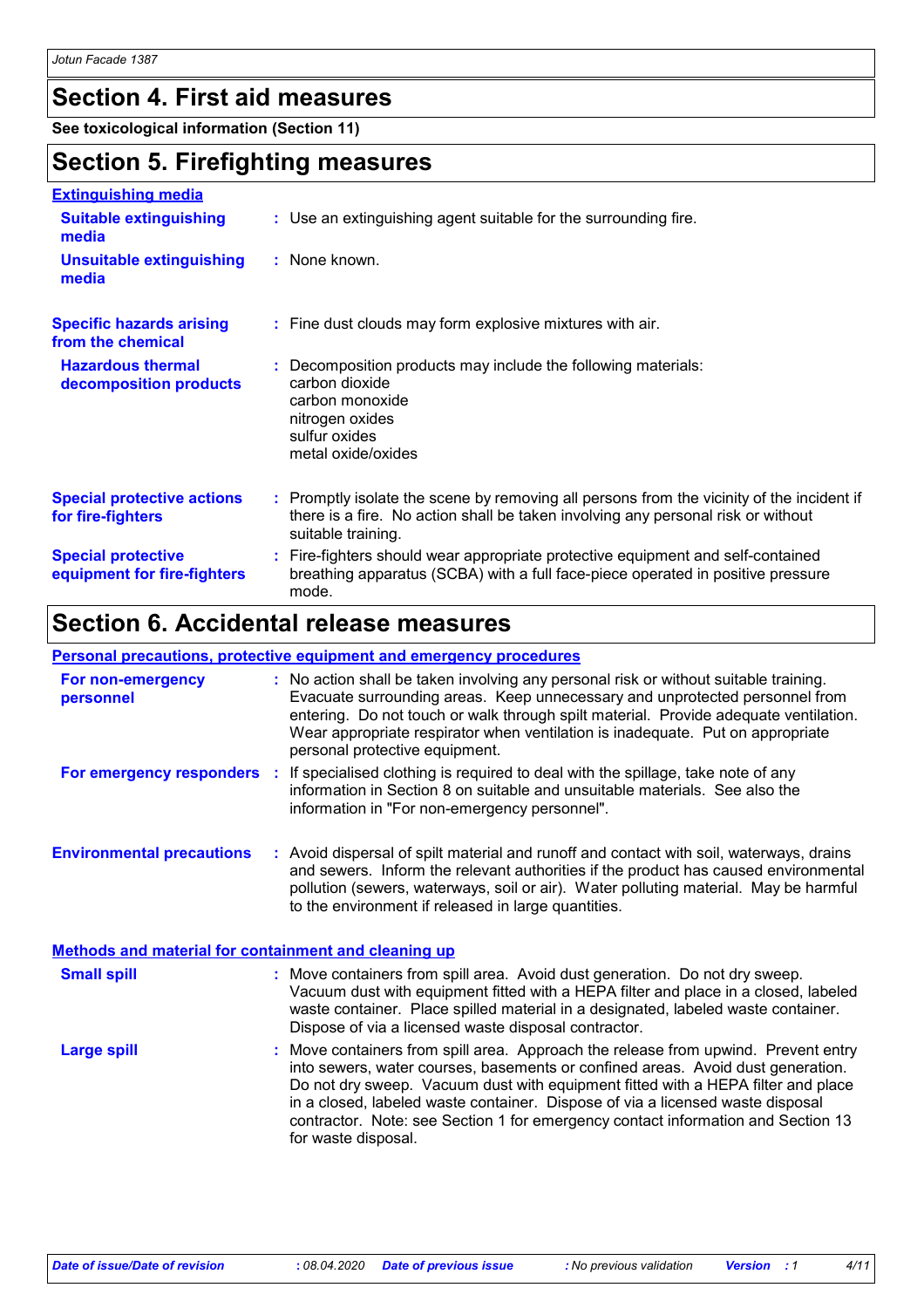# **Section 7. Handling and storage**

| <b>Precautions for safe handling</b>                                      |                                                                                                                                                                                                                                                                                                                                                                                                                                                                                                                                                                                                                                                                                                                                                                                                                    |
|---------------------------------------------------------------------------|--------------------------------------------------------------------------------------------------------------------------------------------------------------------------------------------------------------------------------------------------------------------------------------------------------------------------------------------------------------------------------------------------------------------------------------------------------------------------------------------------------------------------------------------------------------------------------------------------------------------------------------------------------------------------------------------------------------------------------------------------------------------------------------------------------------------|
| <b>Protective measures</b>                                                | : Put on appropriate personal protective equipment (see Section 8). Persons with a<br>history of skin sensitization problems should not be employed in any process in<br>which this product is used. Avoid exposure - obtain special instructions before use.<br>Do not handle until all safety precautions have been read and understood. Do not<br>get in eyes or on skin or clothing. Do not ingest. Avoid release to the environment.<br>If during normal use the material presents a respiratory hazard, use only with<br>adequate ventilation or wear appropriate respirator. Keep in the original container or<br>an approved alternative made from a compatible material, kept tightly closed when<br>not in use. Empty containers retain product residue and can be hazardous. Do not<br>reuse container. |
| <b>Advice on general</b><br>occupational hygiene                          | : Eating, drinking and smoking should be prohibited in areas where this material is<br>handled, stored and processed. Workers should wash hands and face before<br>eating, drinking and smoking. Remove contaminated clothing and protective<br>equipment before entering eating areas. See also Section 8 for additional<br>information on hygiene measures.                                                                                                                                                                                                                                                                                                                                                                                                                                                      |
| <b>Conditions for safe storage,</b><br>including any<br>incompatibilities | Store in accordance with local regulations. Store in original container protected<br>from direct sunlight in a dry, cool and well-ventilated area, away from incompatible<br>materials (see Section 10) and food and drink. Store locked up. Keep container<br>tightly closed and sealed until ready for use. Containers that have been opened<br>must be carefully resealed and kept upright to prevent leakage. Do not store in<br>unlabelled containers. Use appropriate containment to avoid environmental<br>contamination. See Section 10 for incompatible materials before handling or use.                                                                                                                                                                                                                 |

### **Section 8. Exposure controls/personal protection**

#### **Control parameters**

#### **Occupational exposure limits**

| Ingredient name                                                          | <b>Exposure limits</b>                                                              |
|--------------------------------------------------------------------------|-------------------------------------------------------------------------------------|
| $\vert$ 1,3,5-tris(oxiranylmethyl)-1,3,5-triazine-2,4,6(1h,3h,5h)-trione | <b>ACGIH TLV (United States, 3/2018).</b><br>TWA: $0.05$ mg/m <sup>3</sup> 8 hours. |

Dust Limit : 10 mg/m<sup>3</sup> (TWA of total inhalable dust) and 4 mg/m<sup>3</sup> (TWA of respirable)

| <b>Appropriate engineering</b><br><b>controls</b><br><b>Environmental exposure</b><br>controls | : If user operations generate dust, fumes, gas, vapour or mist, use process<br>enclosures, local exhaust ventilation or other engineering controls to keep worker<br>exposure to airborne contaminants below any recommended or statutory limits.<br>: Emissions from ventilation or work process equipment should be checked to ensure<br>they comply with the requirements of environmental protection legislation. In some<br>cases, fume scrubbers, filters or engineering modifications to the process<br>equipment will be necessary to reduce emissions to acceptable levels. |
|------------------------------------------------------------------------------------------------|--------------------------------------------------------------------------------------------------------------------------------------------------------------------------------------------------------------------------------------------------------------------------------------------------------------------------------------------------------------------------------------------------------------------------------------------------------------------------------------------------------------------------------------------------------------------------------------|
| <b>Individual protection measures</b>                                                          |                                                                                                                                                                                                                                                                                                                                                                                                                                                                                                                                                                                      |
| <b>Hygiene measures</b>                                                                        | : Wash hands, forearms and face thoroughly after handling chemical products, before<br>eating, smoking and using the lavatory and at the end of the working period.<br>Appropriate techniques should be used to remove potentially contaminated clothing.<br>Contaminated work clothing should not be allowed out of the workplace. Wash<br>contaminated clothing before reusing. Ensure that eyewash stations and safety<br>showers are close to the workstation location.                                                                                                          |
| <b>Eye/face protection</b>                                                                     | : Safety eyewear complying to EN 166 should be used when a risk assessment<br>indicates this is necessary to avoid exposure to liquid splashes, mists, gases or<br>dusts. If contact is possible, the following protection should be worn, unless the<br>assessment indicates a higher degree of protection: chemical splash goggles and/<br>or face shield. If inhalation hazards exist, a full-face respirator may be required<br>instead.                                                                                                                                         |
| <b>Skin protection</b>                                                                         |                                                                                                                                                                                                                                                                                                                                                                                                                                                                                                                                                                                      |
| <b>Hand protection</b>                                                                         | t                                                                                                                                                                                                                                                                                                                                                                                                                                                                                                                                                                                    |
| <b>Date of issue/Date of revision</b>                                                          | : 08.04.2020<br>5/11<br><b>Date of previous issue</b><br>: No previous validation<br><b>Version</b> : 1                                                                                                                                                                                                                                                                                                                                                                                                                                                                              |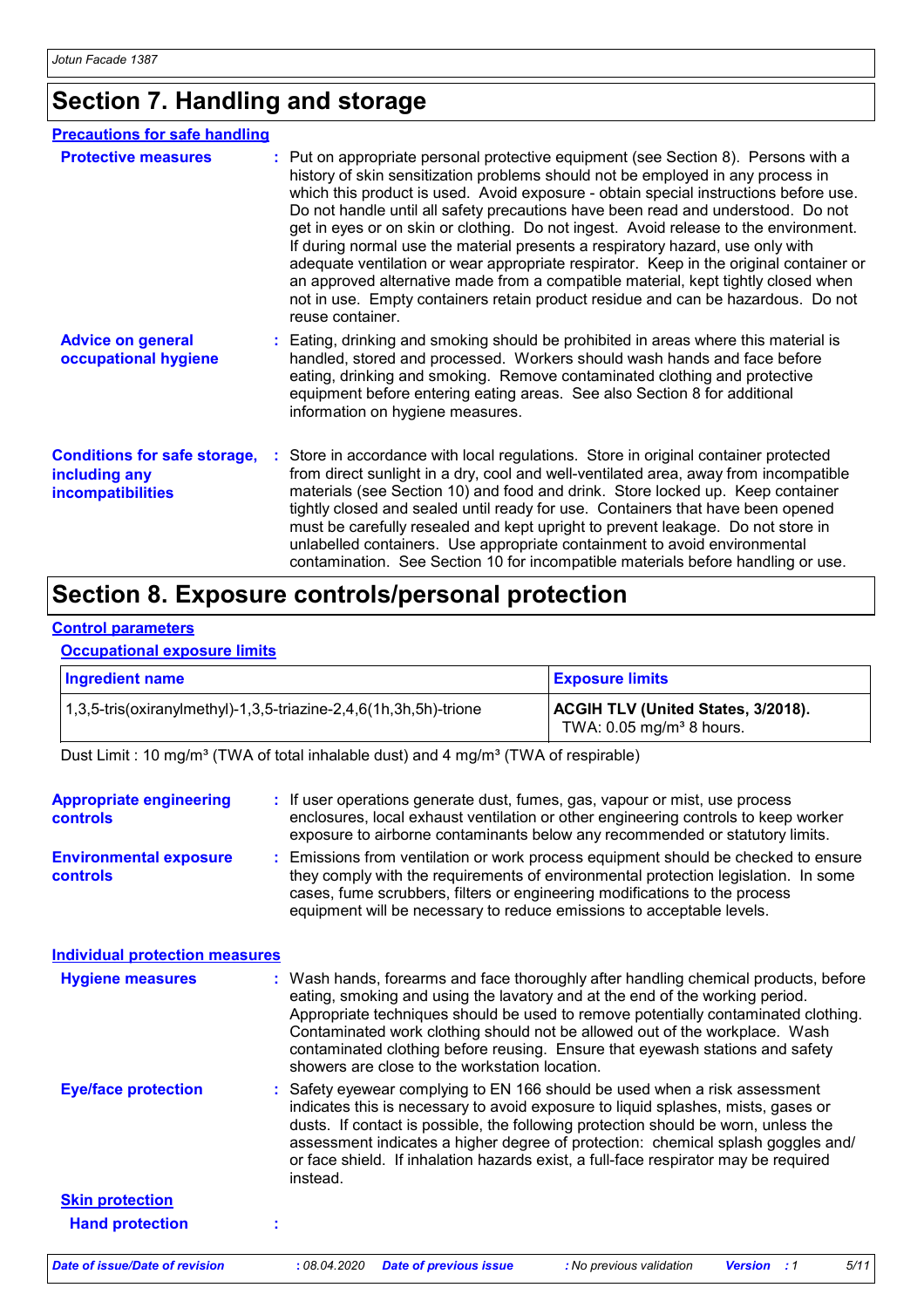# **Section 8. Exposure controls/personal protection**

|                               | There is no one glove material or combination of materials that will give unlimited                                                                                                                                                              |
|-------------------------------|--------------------------------------------------------------------------------------------------------------------------------------------------------------------------------------------------------------------------------------------------|
|                               | resistance to any individual or combination of chemicals.                                                                                                                                                                                        |
|                               | The breakthrough time must be greater than the end use time of the product.                                                                                                                                                                      |
|                               | The instructions and information provided by the glove manufacturer on use,                                                                                                                                                                      |
|                               | storage, maintenance and replacement must be followed.                                                                                                                                                                                           |
|                               | Gloves should be replaced regularly and if there is any sign of damage to the glove<br>material.                                                                                                                                                 |
|                               | Always ensure that gloves are free from defects and that they are stored and used<br>correctly.                                                                                                                                                  |
|                               | The performance or effectiveness of the glove may be reduced by physical/chemical<br>damage and poor maintenance.                                                                                                                                |
|                               | Barrier creams may help to protect the exposed areas of the skin but should not be<br>applied once exposure has occurred.                                                                                                                        |
|                               | Wear suitable gloves tested to EN374.                                                                                                                                                                                                            |
|                               | Recommended, gloves(breakthrough time) > 8 hours: PVC, nitrile rubber, neoprene<br>May be used, gloves(breakthrough time) 4 - 8 hours: polyvinyl alcohol (PVA)                                                                                   |
| <b>Body protection</b>        | : Personal protective equipment for the body should be selected based on the task<br>being performed and the risks involved and should be approved by a specialist<br>before handling this product.                                              |
| <b>Other skin protection</b>  | : Appropriate footwear and any additional skin protection measures should be<br>selected based on the task being performed and the risks involved and should be<br>approved by a specialist before handling this product.                        |
| <b>Respiratory protection</b> | : If workers are exposed to concentrations above the exposure limit, they must use a<br>respirator according to EN 140. If dust is generated and ventilation is inadequate,<br>use respirator that will protect against dust/mist. (FFP2 / N95). |

# **Section 9. Physical and chemical properties**

| <b>Appearance</b>                                 |                                                                |
|---------------------------------------------------|----------------------------------------------------------------|
| <b>Physical state</b>                             | : Solid. Powder.                                               |
| <b>Colour</b>                                     | : Various                                                      |
| <b>Odour</b>                                      | : Odourless.                                                   |
| <b>Odour threshold</b>                            | Not applicable.                                                |
| pH                                                | : Not applicable.                                              |
| <b>Melting point (dust)</b>                       | : $85 - 115$ °C                                                |
| <b>Boiling point</b>                              | : Not applicable.                                              |
| <b>Flash point</b>                                | Not applicable.                                                |
| <b>Evaporation rate</b>                           | : Not applicable.                                              |
| <b>Flammability (solid, gas)</b>                  | : Fine dust clouds may form explosive mixtures with air.       |
| <b>Lower explosion limit (dust)</b>               | : $30$ g/m <sup>3</sup> (EN 14034-3)                           |
| <b>Minimum ignition energy</b><br>(mJ)            | $: 10 - 30$ (EN 13821)                                         |
| <b>Vapour pressure</b>                            | : Not applicable.                                              |
| <b>Vapour density</b>                             | : Not applicable.                                              |
| <b>Density</b>                                    | : 1.2 to 1.9 $g/cm^{3}$                                        |
| <b>Solubility</b>                                 | Insoluble in the following materials: cold water and hot water |
| <b>Partition coefficient: n-</b><br>octanol/water | : Not applicable.                                              |
| <b>Auto-ignition temperature</b>                  | $: 2450^{\circ}$ C                                             |
| <b>Decomposition temperature</b>                  | : $230^{\circ}$ C (446 $^{\circ}$ F)                           |
| <b>Viscosity</b>                                  | : Not applicable.                                              |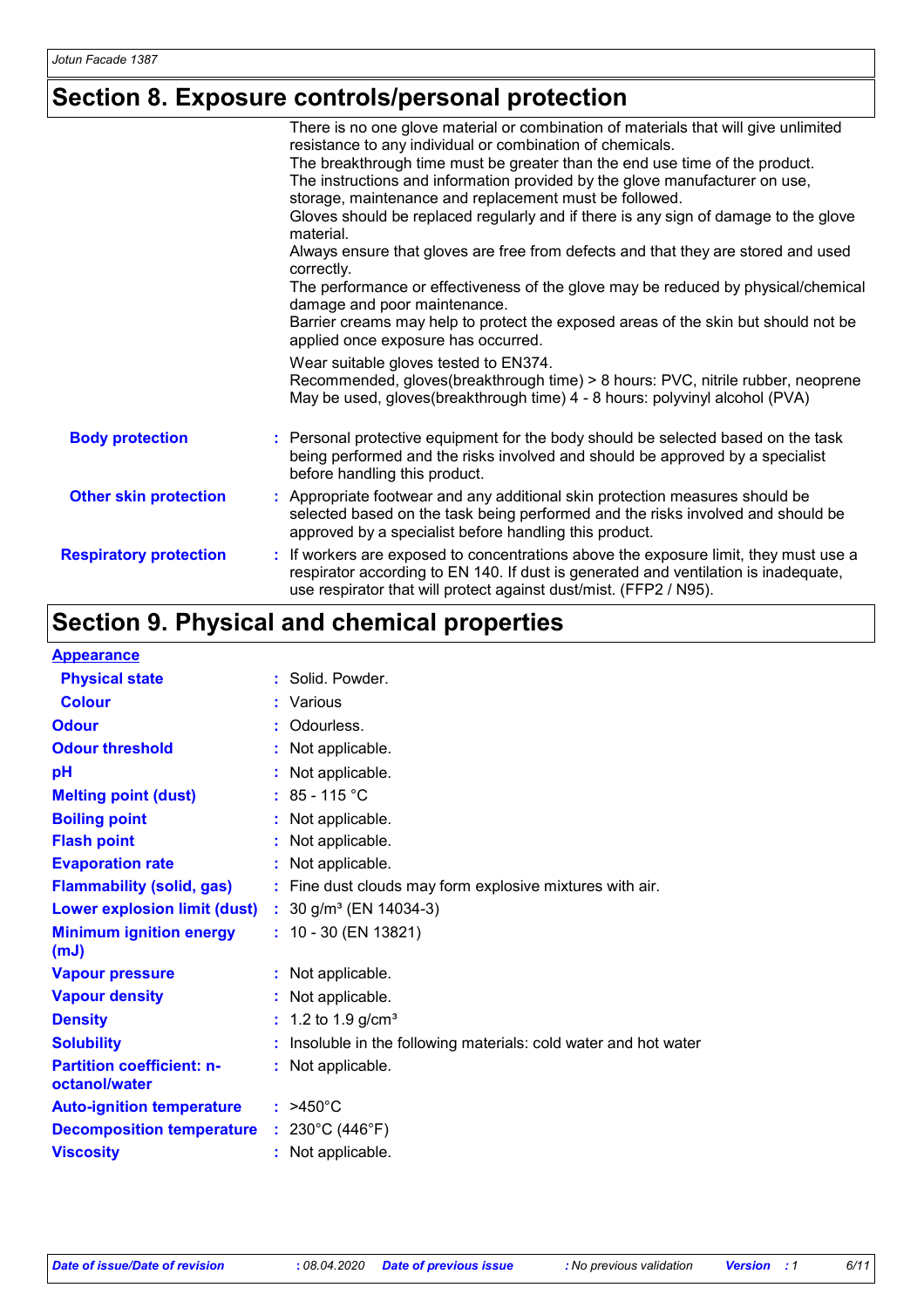# **Section 10. Stability and reactivity**

| <b>Reactivity</b>                            | : Fine dust clouds may form explosive mixtures with air.                                                                                                   |
|----------------------------------------------|------------------------------------------------------------------------------------------------------------------------------------------------------------|
| <b>Chemical stability</b>                    | : The product is stable.                                                                                                                                   |
| <b>Possibility of hazardous</b><br>reactions | : Under normal conditions of storage and use, hazardous reactions will not occur.                                                                          |
| <b>Conditions to avoid</b>                   | : Avoid the creation of dust when handling and avoid all possible sources of ignition<br>(spark or flame).                                                 |
|                                              | Take precautionary measures against electrostatic discharges.                                                                                              |
|                                              | To avoid fire or explosion, dissipate static electricity during transfer by earthing and<br>bonding containers and equipment before transferring material. |
|                                              | Prevent dust accumulation.                                                                                                                                 |
| <b>Incompatible materials</b>                | $\therefore$ No specific data.                                                                                                                             |
| <b>Hazardous decomposition</b>               | : Under normal conditions of storage and use, hazardous decomposition products                                                                             |

**products**

should not be produced.

# **Section 11. Toxicological information**

#### **Information on toxicological effects**

| <b>Acute toxicity</b>                                                                  |               |                |             |                 |  |
|----------------------------------------------------------------------------------------|---------------|----------------|-------------|-----------------|--|
| <b>Product/ingredient name</b>                                                         | <b>Result</b> | <b>Species</b> | <b>Dose</b> | <b>Exposure</b> |  |
| 1,3,5-tris(oxiranylmethyl)-1,3, LD50 Oral<br>$ 5-$ triazine-2,4,6(1h,3h,5h)-<br>trione |               | Rat            | 138 mg/kg   |                 |  |
| zinc di(benzothiazol-2-yl)<br>I disulphide                                             | LD50 Oral     | Rat            | 540 mg/kg   |                 |  |

**Irritation/Corrosion**

| <b>Product/ingredient name</b>                                                                                            | Result                 | <b>Species</b>                       | <b>Score</b> | <b>Exposure</b>   | <b>Observation</b> |
|---------------------------------------------------------------------------------------------------------------------------|------------------------|--------------------------------------|--------------|-------------------|--------------------|
| 1,3,5-tris(oxiranylmethyl)-1,3, Eyes - Severe irritant<br>5-triazine-2,4,6(1h,3h,5h)-<br>trione                           |                        | l Rabbit                             |              | 100<br>milligrams |                    |
|                                                                                                                           | Eyes - Irritant        | l Mammal -<br>species<br>unspecified |              |                   |                    |
| $ 2,4,8,10$ -tetraoxa-3,<br>9-diphosphaspiro[5.5]<br>$ $ undecane, 3,9-bis $[2,4$ -bis $(1,$<br>1-dimethylethyl)phenoxyl- | Skin - Severe irritant | l Rabbit                             |              | 10.5 Grams        |                    |

**Sensitisation**

| <b>Product/ingredient name</b>                                                            | <b>Route of</b><br>exposure | <b>Species</b>                  | <b>Result</b> |
|-------------------------------------------------------------------------------------------|-----------------------------|---------------------------------|---------------|
| $1,3,5$ -tris(oxiranylmethyl)-1,3, skin<br>5-triazine-2,4,6(1h,3h,5h)-<br><b>I</b> trione |                             | Mammal - species<br>unspecified | Sensitising   |
| zinc di(benzothiazol-2-yl)<br>disulphide                                                  | skin                        | Mammal - species<br>unspecified | Sensitising   |

#### **Mutagenicity**

Not available.

#### **Carcinogenicity**

Not available.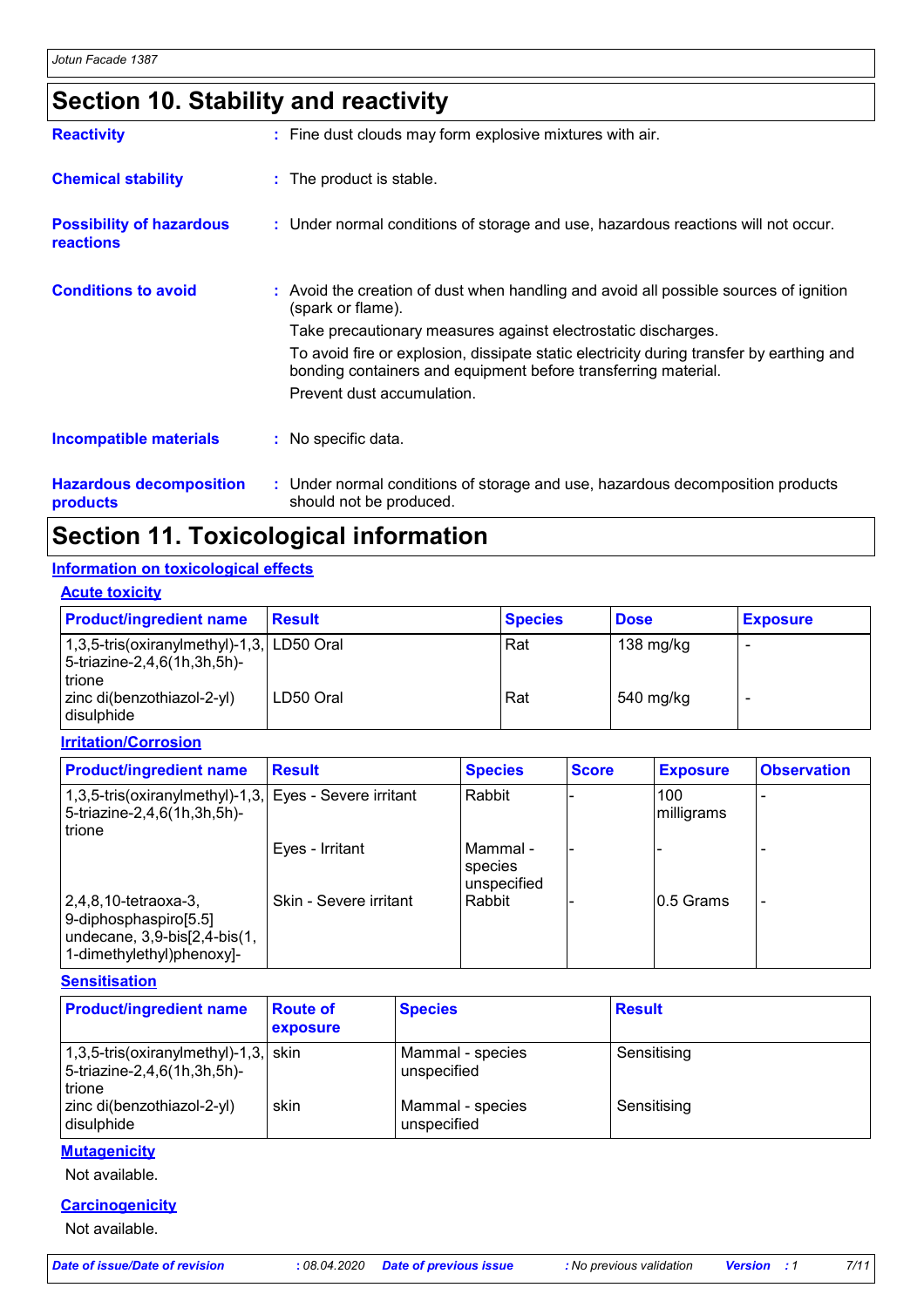# **Section 11. Toxicological information**

#### **Reproductive toxicity**

Not available.

#### **Teratogenicity**

Not available.

#### **Specific target organ toxicity (single exposure)**

Not available.

#### **Specific target organ toxicity (repeated exposure)**

| <b>Name</b>                                                             | <b>Category</b> | <b>Route of</b><br><b>exposure</b> | <b>Target organs</b> |
|-------------------------------------------------------------------------|-----------------|------------------------------------|----------------------|
| $1,3,5$ -tris(oxiranylmethyl)-1,3,5-triazine-2,4,6(1h,3h,5h)-<br>trione | Category 2      | Not determined                     | l Not determined     |

#### **Aspiration hazard**

Not available.

#### **Information on likely routes :** Not available. **of exposure**

#### **Potential acute health effects**

| <b>Eye contact</b>  | : Causes serious eye damage.                        |
|---------------------|-----------------------------------------------------|
| <b>Inhalation</b>   | : No known significant effects or critical hazards. |
| <b>Skin contact</b> | : May cause an allergic skin reaction.              |
| <b>Ingestion</b>    | : Harmful if swallowed.                             |

#### **Symptoms related to the physical, chemical and toxicological characteristics**

| <b>Eye contact</b>  | : Adverse symptoms may include the following:<br>pain<br>watering<br>redness                           |
|---------------------|--------------------------------------------------------------------------------------------------------|
| <b>Inhalation</b>   | : No specific data.                                                                                    |
| <b>Skin contact</b> | : Adverse symptoms may include the following:<br>pain or irritation<br>redness<br>blistering may occur |
| <b>Ingestion</b>    | : Adverse symptoms may include the following:<br>stomach pains                                         |

| Date of issue/Date of revision               | 8/11<br>: 08.04.2020<br><b>Date of previous issue</b><br>: No previous validation<br><b>Version</b> : 1  |
|----------------------------------------------|----------------------------------------------------------------------------------------------------------|
| <b>Carcinogenicity</b>                       | : No known significant effects or critical hazards.                                                      |
| <b>General</b>                               | : Once sensitized, a severe allergic reaction may occur when subsequently exposed<br>to very low levels. |
| Not available.                               |                                                                                                          |
| <b>Potential chronic health effects</b>      |                                                                                                          |
| <b>Potential delayed effects</b>             | : Not available.                                                                                         |
| <b>Potential immediate</b><br>effects        | $\therefore$ Not available.                                                                              |
| Long term exposure                           |                                                                                                          |
| <b>Potential delayed effects</b>             | : Not available.                                                                                         |
| <b>Potential immediate</b><br><b>effects</b> | $:$ Not available.                                                                                       |
| <b>Short term exposure</b>                   |                                                                                                          |
|                                              | Delayed and immediate effects as well as chronic effects from short and long-term exposure               |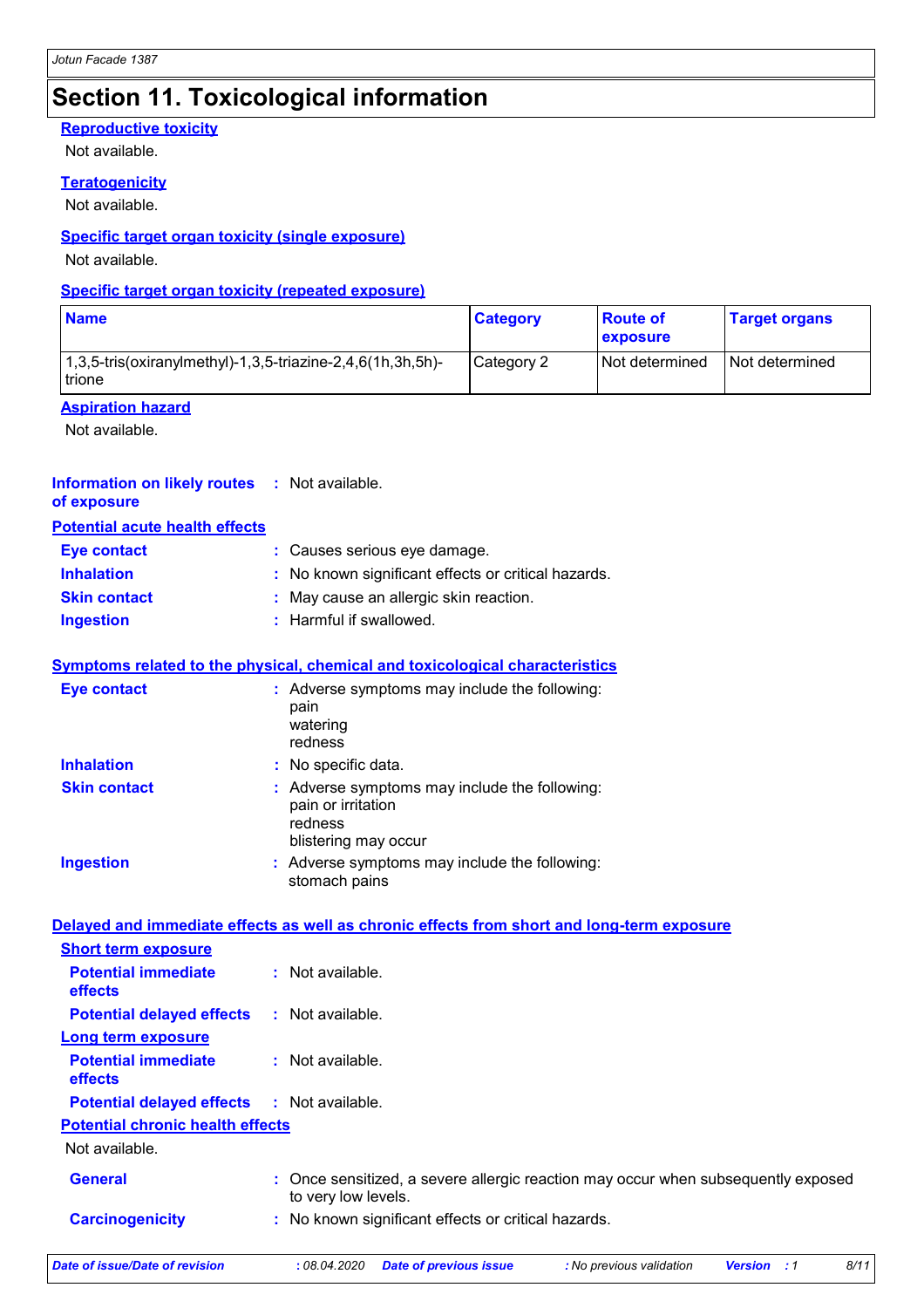# **Section 11. Toxicological information**

| <b>Mutagenicity</b>          | : May cause genetic defects.                        |
|------------------------------|-----------------------------------------------------|
| <b>Teratogenicity</b>        | : No known significant effects or critical hazards. |
| <b>Developmental effects</b> | : No known significant effects or critical hazards. |
| <b>Fertility effects</b>     | : No known significant effects or critical hazards. |

#### **Numerical measures of toxicity**

**Acute toxicity estimates**

| <b>Route</b>         | <b>ATE value</b> |
|----------------------|------------------|
| Oral                 | 954.3 mg/kg      |
| Inhalation (vapours) | 28.63 mg/l       |

### **Section 12. Ecological information**

#### **Toxicity**

Not available.

#### **Persistence and degradability**

Not available.

#### **Bioaccumulative potential**

| <b>Product/ingredient name</b>                                                                  | LogP <sub>ow</sub> | <b>BCF</b> | <b>Potential</b> |
|-------------------------------------------------------------------------------------------------|--------------------|------------|------------------|
| $1,3,5$ -tris(oxiranylmethyl)-1,3, $\sim$ 1.8<br>5-triazine-2,4,6(1h,3h,5h)-<br><b>I</b> trione |                    |            | low              |
| zinc di(benzothiazol-2-yl)<br>disulphide                                                        | 5.02               | <8         | low              |

#### **Mobility in soil**

**Soil/water partition coefficient (Koc) :** Not available.

**Other adverse effects** : No known significant effects or critical hazards.

### **Section 13. Disposal considerations**

The generation of waste should be avoided or minimised wherever possible. Disposal of this product, solutions and any by-products should at all times comply with the requirements of environmental protection and waste disposal legislation and any regional local authority requirements. Dispose of surplus and nonrecyclable products via a licensed waste disposal contractor. Waste should not be disposed of untreated to the sewer unless fully compliant with the requirements of all authorities with jurisdiction. Waste packaging should be recycled. Incineration or landfill should only be considered when recycling is not feasible. This material and its container must be disposed of in a safe way. Care should be taken when handling emptied containers that have not been cleaned or rinsed out. Empty containers or liners may retain some product residues. Avoid dispersal of spilt material and runoff and contact with soil, waterways, drains and sewers. **Disposal methods :**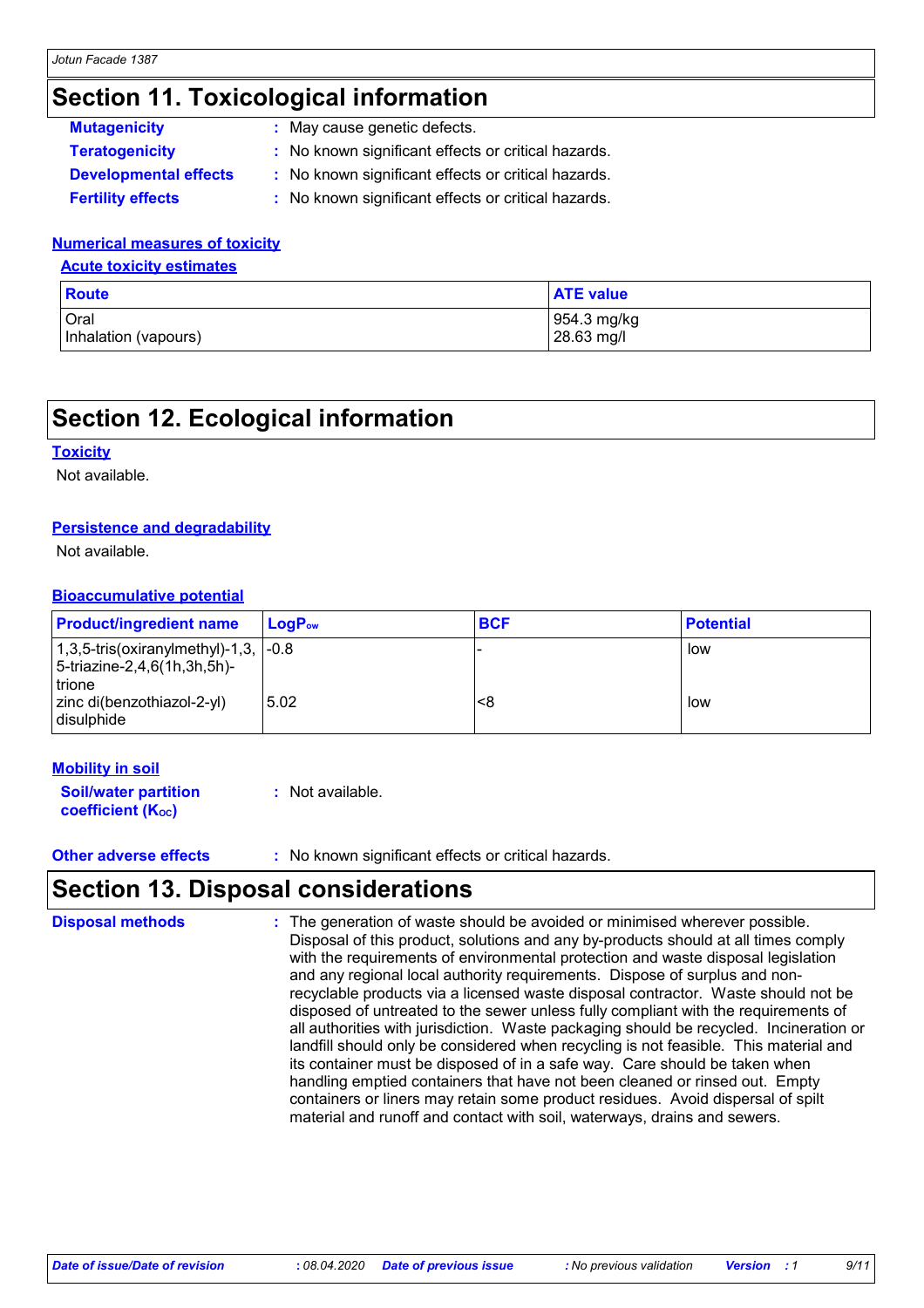# **Section 14. Transport information**

|                                      | <b>ADR/RID</b>           | <b>IMDG</b>    | <b>IATA</b>    |
|--------------------------------------|--------------------------|----------------|----------------|
| <b>UN number</b>                     | Not regulated.           | Not regulated. | Not regulated. |
| <b>UN proper</b><br>shipping name    | -                        |                |                |
| <b>Transport hazard</b><br>class(es) | $\overline{\phantom{a}}$ |                | ۰              |
| <b>Packing group</b>                 | $\blacksquare$           | ٠              | ۰              |
| <b>Environmental</b><br>hazards      | No.                      | No.            | No.            |
| <b>Additional</b><br>information     | -                        |                |                |

**Special precautions for user Transport within user's premises:** always transport in closed containers that are **:** upright and secure. Ensure that persons transporting the product know what to do in the event of an accident or spillage.

**Transport in bulk according :** Not available. **to Annex II of Marpol and the IBC Code**

# **Section 15. Regulatory information**

**Safety, health and environmental regulations specific for the product :** No known specific national and/or regional regulations applicable to this product (including its ingredients).

**International regulations**

**Chemical Weapon Convention List Schedules I, II & III Chemicals**

Not listed.

**Montreal Protocol (Annexes A, B, C, E)**

Not listed.

**Stockholm Convention on Persistent Organic Pollutants** Not listed.

**Rotterdam Convention on Prior Informed Consent (PIC)**

Not listed.

**UNECE Aarhus Protocol on POPs and Heavy Metals**

Not listed.

### **Section 16. Other information**

#### **History**

| Date of printing                  |         | : 08.04.2020             |
|-----------------------------------|---------|--------------------------|
| Date of issue/Date of<br>revision |         | : 08.04.2020             |
| Date of previous issue            |         | : No previous validation |
| <b>Version</b>                    | $\pm$ 1 |                          |